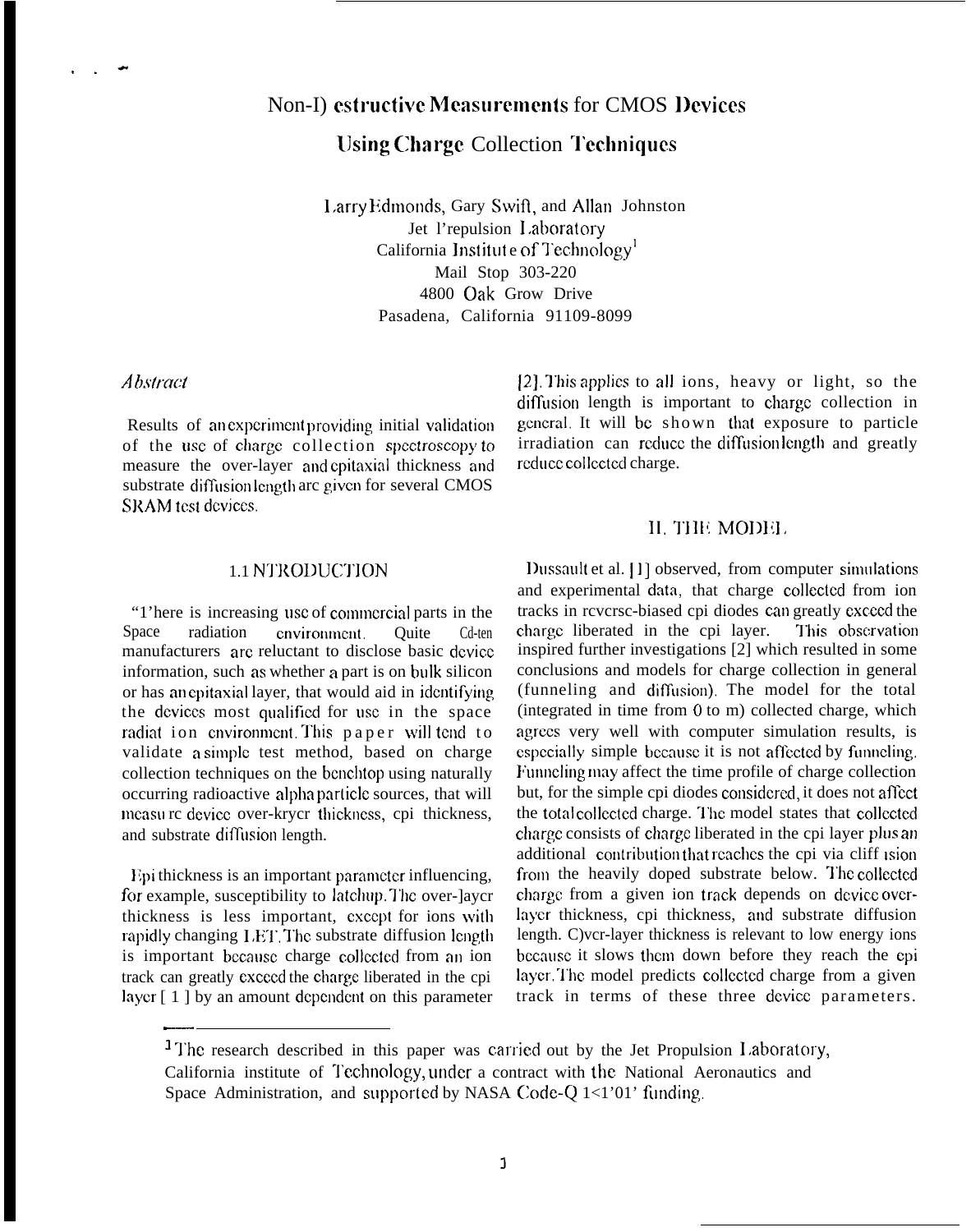Conversely, if collected charge is experimentally measured from alpha particles (which are convenient for this work) having a number of different energies, the dcvicc parameters can be estimated by fitting model predictions to data. This is the approach used for the present investigation.

Calculation of the charge liberated in the cpi layer,  $Q_{\text{epi}}$  is simple when using range-energy tables produced by the TRIM code [3]. The contribution, **Qdin, fiat** diffuses from the substrate to the cpi is calculated by dividing the track below the epi into many small sections. Let  $\delta_i Q_{\text{diff}}$  be the amount of charge that diffuses to the epi when another amount  $\delta_i$ Q is liberated a perpendicular distance y; below the epi. The latter charge is calculated for each track section from the range-energy table provided by TRIM. When the substrate diffusion length,  $l_{\text{th}}$  is small compared to substrate dimensions (almost always true for cpi devices), simple diffusion theory produces the equation:

$$
Q_{\text{diff}} = \sum \delta_i Q_{\text{diff}} = \sum \exp(-y_i/L_D) \delta_i Q
$$

A simple computer code automates the calculations, and estimates the collected charge.

#### **III. THE DEVICES**

The devices tested are all versions of the Harris 11 S6516 CMOS (p-well) 16Kb SRAMS, which are denoted here as UN1RR9, IRRAD9, UNIRR 12, IRRAD 12, and MINIRR5. The numerical suffix in all cases refers to the initial grown epi thickness in pm. Processing should reduce each cpi thickness by 3 to 5 pm [4]. A lJNIRR and a IRRAD having the same suffix arc identical except for different histories of particle exposure during earlier latchup investigations, Data presented later will show that these histories arc relevant because they affect substrate diffusion length. The UNIRR (unirradiatcd) devices were not tested for latchup, while the IRRAD (irradiated) devices were extensively and repeatedly tested under various conditions (temperature, load resistance, etc.), resulting in a very large accumulated flucnce from very heavy ions. Allhough accumulated total dose was considerable (about 36 Krads for the IRRAD9), the two IRRAD devices were still functional. The MINIRR (minimal irradiation) device was tested for latchup, but one test

under the harshest latchup conditions determined that the device was inmunc, so no further tests were performed. Data presented later will indicate that the heavy-ion irradiation was not enough to significantly affect this device.

# IV. Q VERSUS E CURVES

Charge collection measurements were performed using techniques pioneered by McNulty and his students [5,6]. A charge sensitive prc-amp is connected to the device and a histogram of the pulse distribution from ion hits is collected on a multi-channel analyzer (MCA). For the present cases,  $+5$  volts was applied to the VCC pin with all other pins grounded. The pre-amp monitored current from the VCC pin. By measuring the sum of charges collected at all device nodes, the complexity associated with charge collcctcd at one particular node is eliminated and the device simulates a large-arm diode in terms of charge collection characteristics.

Most data were obtained from a van de Graaff accelerator at the California Institute of I'ethnology (CIT). All tests used alpha particles because these particles arc also available from a number of naturally occurring radioactive sources, making bcnchtop tests possible. For each device tested, collected charge Q was determined from MCA display peak centers and plotted against initial alpha particle energy E, Glibrations using a surface barrier detector were used to convert the M(.A peak center coordinate (channel number) into collected charge, At the lowest alpha particle energies ( $\approx$ 2 MeV), the peaks arc fairly broad, as illustrated in Figure la for the UNIRR9. This is probably due to variations in ovcr-Iaycr thickness. The peaks are sharper at the higher energies, as illustrated in Figure 1b for the same device.

Measured Q versus E data for the UNIRR9 and IRRAD9 arc shown as the circles in Figures 2 and 3. All of these data were obtained at (IT. It is immediately obvious from the mcasu red data that the I RRAI)9 collects much less charge from long-range tracks than the lJNJRR9, indicating that particle irradiation from the latchup tests strongly affected the IRRAD9.

Some qualitative properties of  $Q$  versus  $E$  curves arc easy to understand. At the lowest energies, the ion stops in or close to the epi layer, so collected charge is approximately proportional to the ion energy as it enters the cpi. This explains the increase of  $Q$  with  $E$  at the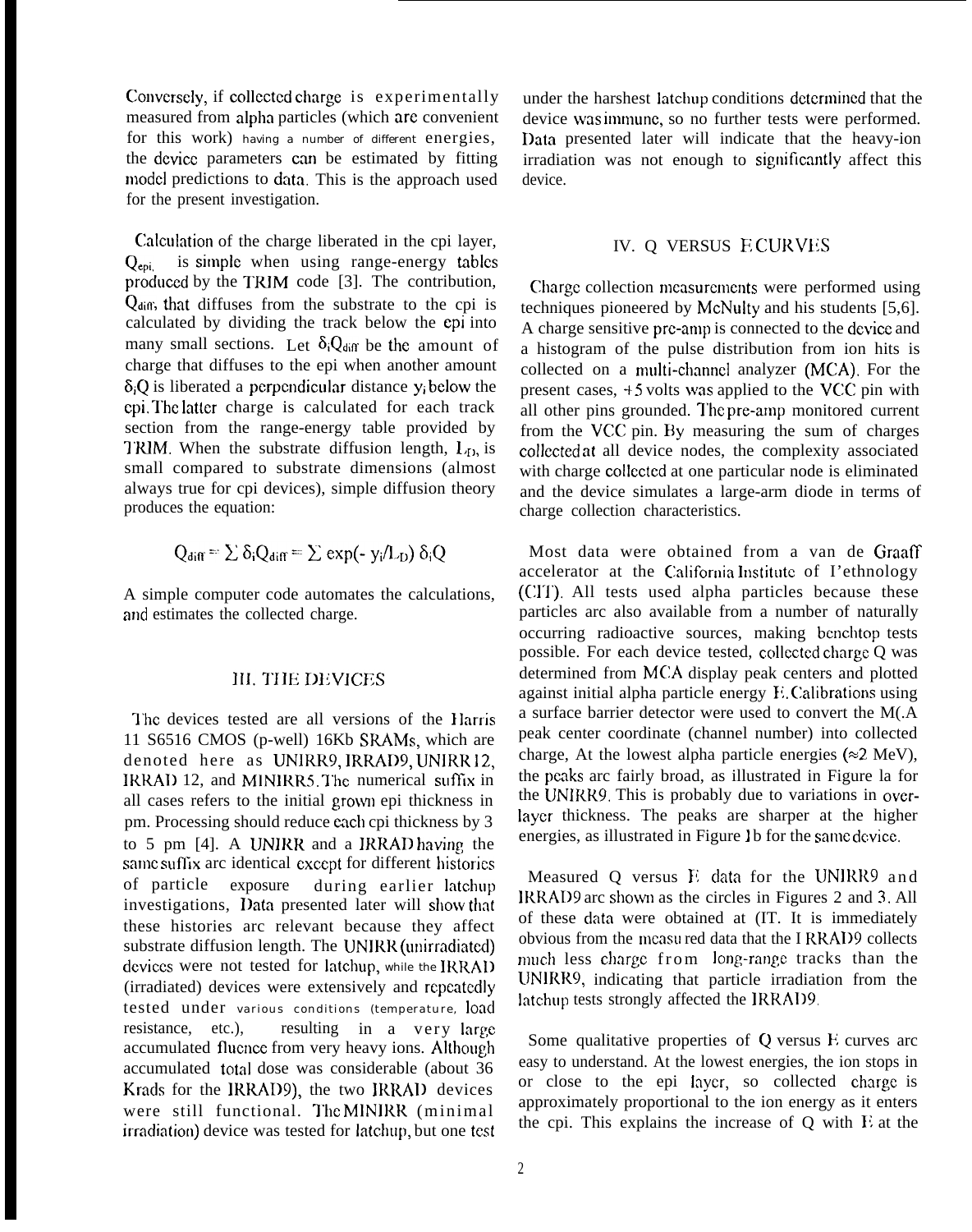

lowest energies in Figures 2 and 3. At the highest energies, the track is long enough so that collected charge is primarily controlled by ion LET. The LET decreases with increasing E, and this explains the decreasing Q at the highest energies.

1-he solid curve in Figure 2 is the model prediction using over-layer thickness, epi thickness, and substrate diffusion length identified in the figures as OL, EPI, and DIFF, respectively (all in pm). All three parameters were adjusted to fit the data for the UNIRR9, and the result is OL=4, EPI=5, and  $DIFF=11.5$  for this device. A post-processing epi thickness of about 5 µm was expected. Note that over-layer thickness includes all dead layers and is a Si equivalent, which will be larger than actual



igure 2: Q versus E data and a fit for the UNIRR9 The fit ised a  $4 \mu m$  over-layer thickness, a  $5 \mu m$  epi thickness, and 111.5 um diffusion length.



ised a 4  $\mu$ m over-layer thickness, a 5  $\mu$ m epi thickness, and 12.2 µm diffusion length,

physical dimensions if there are any very dense structures. Furthermore, the devices were planerized, which also tends to increase over-layer thickness. Therefore the 4 µm estimate is reasonable.

The fit to the IRRAD9 shown in Figure 3 is a more severe test of the model. The postulate is that the IRRAD and UNIRR devices differ only because displacement damage from extensive latchup tests reduced the already small carrier lifetime in the IRRAD substrates. Therefore the IRRAD9 was assigned the same over-layer and epi thickness as the UNIRR9. Only one parameter (substrate diffusion length) was adjusted to fit all of the points in Figure 3. Note that the shape of the model predicted curve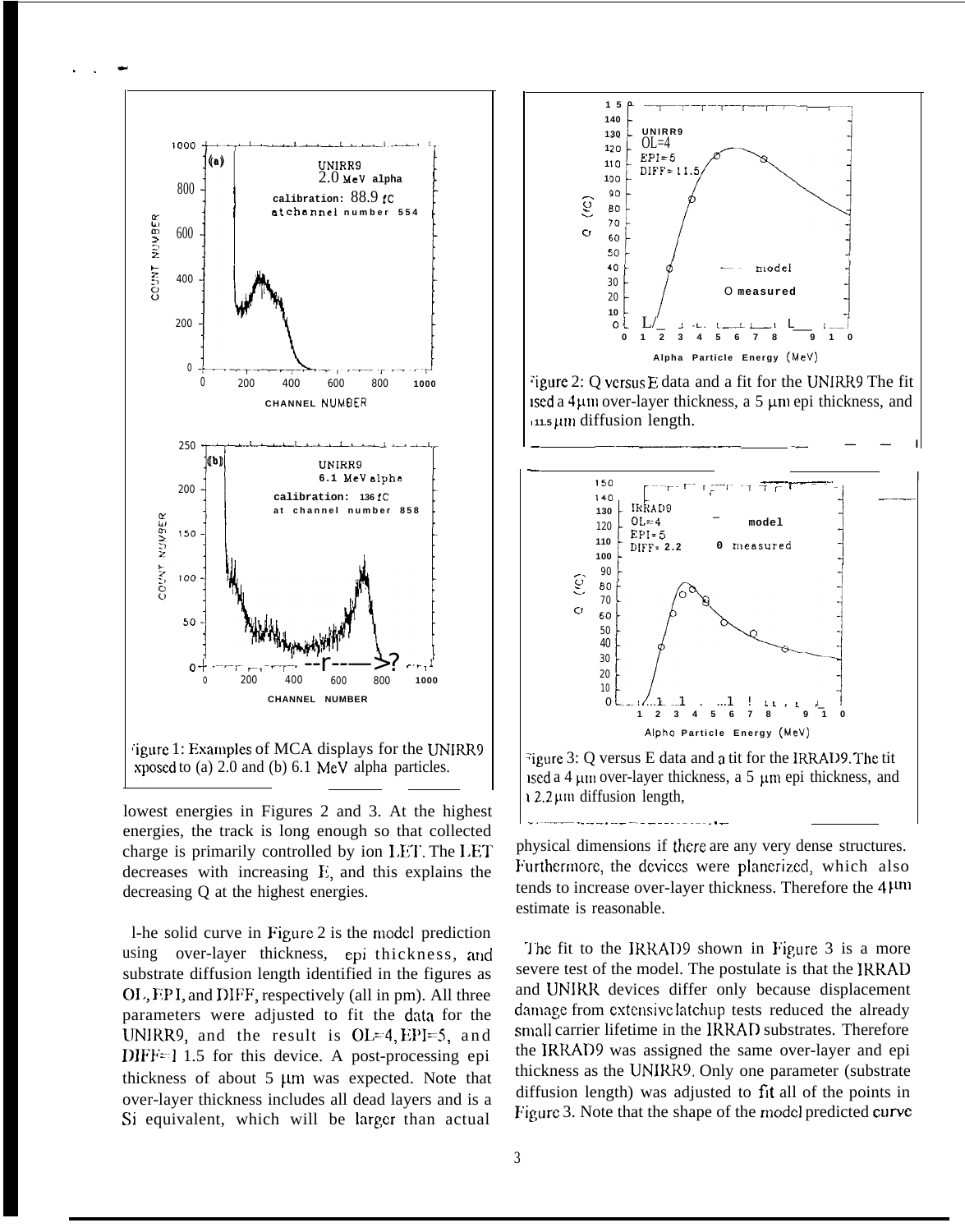is very different on opposite sides of the peak, It is encouraging that the data show the same behavior, and fit the curve very well in spite of only one adjustable parameter.

.

.,--

The relative importance of the two contributions to collected charge  $(Q_{epi}$  and  $Q_{diff}$ ) can be seen by plotting the model predictions in different units. Instead of Q we use the ratio  $Q/Q_{\text{epi}}$ , and instead of E we use the depth of ion penetration below the overlayer. The results for the UNIRR9 and IRRAD9 are shown in Figures 4 and 5. Note that collected charge for the lKRAD9 from long-range tracks is mostly from the charge liberated in the epi, with a smaller contribution from the substrate. In contrast, the UNIRR9 collects a much greater amount of charge from long-range tracks, implying that much of this charge must be coming from the substrate.

Data and fits for the UN1RR12, IRRAD12, and MINIRR5 are shown in Figures 6, 7, and 8. The 6.1 MeV points for these devices were obtained from Cf252. All other points were obtained from the CIT accelerator. As before, the IKRAD is assigned the same OL and EPI as the UN] RR, so only one parameter was adjusted to fit the IRRAD 12 points. Note that model predictions fit data very well for each case. When combined with Figures 2 and 3, a consistent trend can be seen. Over-layer thickness is roughly the same for all devices. The post-processing



epi thickness is 4 to 5  $\mu$ m less than the pre-processing thickness for all devices. Both UNIRR devices have comparable substrate diffusion lengths, while the two IKRAD devices have much smaller diffusion lengths, The diffusion length for the MINIRR5 is almost the same as, but a little less than, those for the UNIRR devices, suggesting that the heavy-ion irradiation was not **enough** to significantly affect the MINIRR5.





. . . ..— —. .——



Figure 6: Q versus E data and a tit for the UNIRR12 The fit ised a 5  $\mu$ m over-layer thickness, a 7  $\mu$ m epi thickness, and t 13 pm diffusion length.

— ,——,——— , , ,, —\_, ————————, —! —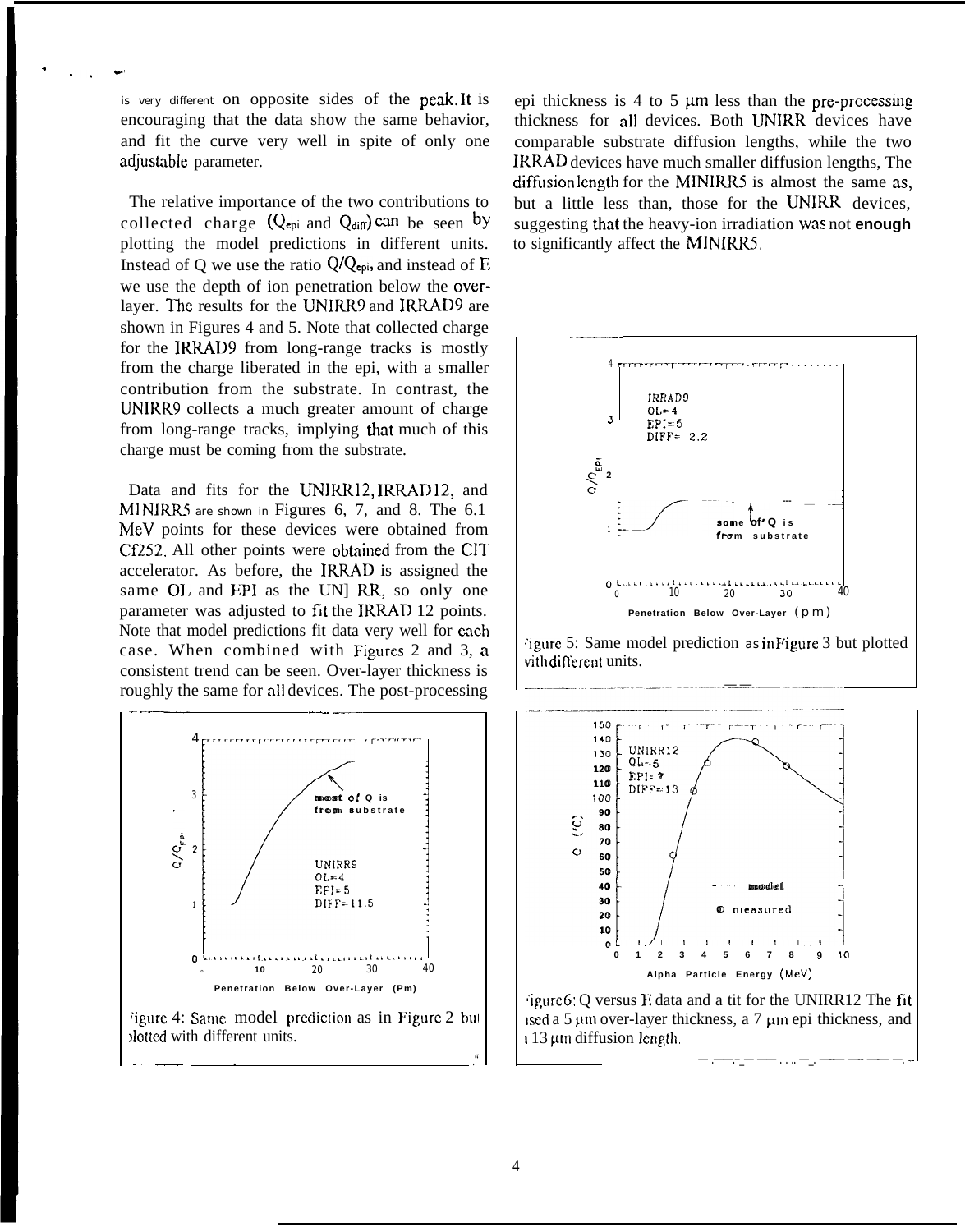

Figure 7: Q versus E data and a fit for the IRRAD12 The fit used a 5  $\mu$ m over-layer thickness, a 7  $\mu$ m ep: hickness, and a 1.6 um diffusion length.



igure 8: Q versus E data and a fit for the MINIRR5. The fit used a 4  $\mu$ m over-layer thickness, a 0.7  $\mu$ m epi hickness, and a 9.9 um diffusion length.

#### V. SPECTRAL CURVES

Alpha part icles from nat u rail y occurring sources are obviously identical to those from an accelerator when both sources produce a narrow (in energy) spectrum centered at the same energy. The subject of naturally occurring sources becomes less trivial when the ion spectrum is distributed in energy. Such a distribution may occur from external mass shielding used to control ion energy, or from self-shielding in a source chosen to be thick enough to produce a given activity level. One monoenergic spect rum is needed to

calibrate instrumentation but, having done that, it is possible to estimate device parameters using distributed sources. If the model can predict collected charge from each ion energy, than it can also predict a device response spectrum (a normalized count number versus  $Q$ , equivalent to an MCA display) from a known (measured) ion spectrum. The method of fitting predicted to measured device response spectrums (as opposed to Q versus E curves) will be called the spectral method.

A complication that the spectral method must address is that the device response has a distributed spectrum even when all alpha particles have exactly the same energy, This is, at least partly, because the device is not homogeneous and ion hits at different locations can produce different values of O. When plotting O versus E curves, the values of Q identified as measured are nominal values associated with peak centers. The spread in the device response was not an issue as long as peak centers are unambiguous. 13ut this spread becomes an issue when using the spectral method because the spread from one ion energy can contaminate data produced by other energies. Examples of spread in the device response are shown in Figure 1. The figure shows two kinds of spread. One, which will be called the peak spread, is associated with the nonzero width of the peak. The other, which will be called the downward spread, is seen as counts at values of Q smaller than those contained in the peak. Downward spread contaminates data at values of O smaller than the nominal value, but does not contaminate data at values of O larger than the nominal value.

Peak spread can be included in the model predicted device response if it can be regarded as a known. It was empirically observed from the CIT data that this spread is roughly the same for different alpha particle energies until the energies are low enough  $(\leq 3 \text{ MeV})$  so that variations in device over-layer thickness become an important contribution to the spread. 10 obtain a model predicted device response spectrum, it is necessary to estimate this spread using a >3 MeV monoenergic alpha particle source (e.g., the one used to calibrate instrumentation). The model prediction assumes that this same spread applies to all alpha particle energies. The model predicted device response spectrum can be expected to be narrower than the measured spectrum when the particle spectrum consists of low energy  $(\leq 3 \text{ MeV})$  alpha particles.

The model prediction does not attempt to include downward spread. Because data from smaller values of Q are contaminated by downward spread from all larger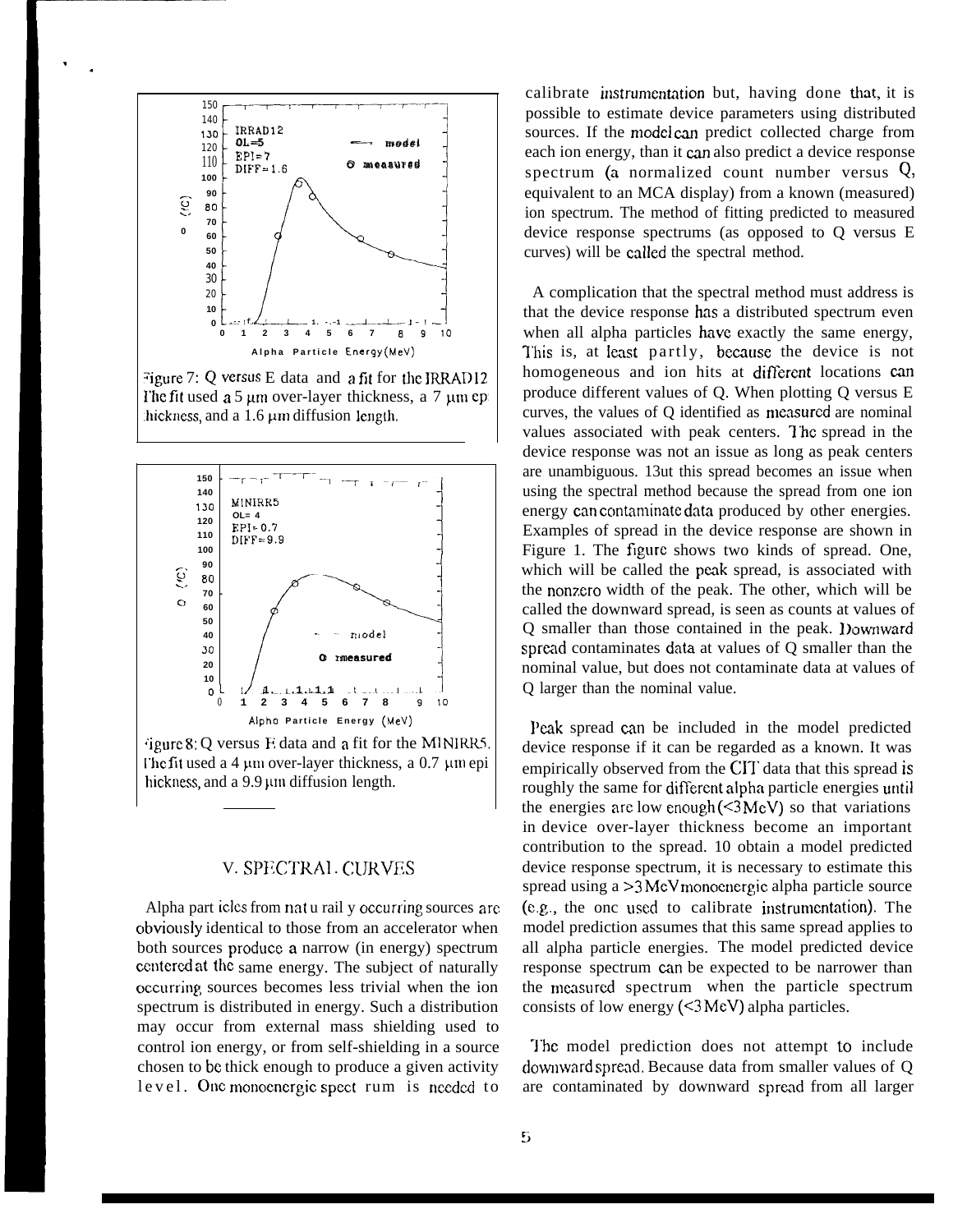values of Q, agreement between model p redictcd and rncasured dcvicc response spectrums becomes progressively worse with decreasing Q. Therefore we should only look for agreement at the Iargcr values of Q which are least affcctcd by downward spread.

,

,.

,\*

The alpha particle source used for the example to follow is Cf252. This sour-cc also produces heavy fission fragments, but these ions are clearly distinguishable from the alpha particles bccausc the values of Q arc greatly different. If amplifier gains are set for a convenient display of alpha particle hits on the MCA, hits from the fission fragments are offscale and not even observable. Therefore the fission fragments arc not a contamination problcm, and  $Cf252$  is a good alpha particle source for these measurements. Without shielding, the alpha particle spectrum is nearly monoenergic at about 6.12 McV.

Although not normally recommended, shields made of paper (which are seen to bc very inhornogcncous under magnification) are good for demonstrating that spread in the particle spectrum can be tolerated when the spectral method is used. Several measured particle spectrums arc shown in Figure 9. The first (Figure 9a) is from the unshielded (f. The second (Figure 9b) was obtained by shielding, the Cf with one ply separated from a paper towel. The third (Figure 9c) was produced by shielding the Cf with a two ply paper napkin, and the fourth (Figure 9d) used a thin picce of plastic wrapping material. The measured IRRAII 12 response spectrums are the dotted curves in Figure 10. These curves arc the same as MCA displays (count number versus channel number) except that data were smoothed by averaging counts over bins containing eight channels, and unit conversions were used so that the result is a differential spectrum plotted against Q. The solid curves in Figure 10 are predictions obtained from the measured particle spect rums (but with instrumentation noise in channel numbers below 100 cxcludcd, and with data smoothed by avcraginc over bins containing 8 channels), together with device parameters  $O[-4.4, EPI=6.6, and DIFF=2.0,$ selected to fit the measu red data. These device parameter estimates are reasonably close to those obtained from the CIT data. As stated earlier, wc only look for agreement between predicted and measu red curvcs at the larger values of  $Q$  in Figure 10, because downward spread prohibits agreement at the smaller

values. Furthermore, the predicted peak in Figure 10d is expected to bc narrower than the measured peak, because the ion energies arc low enough for variations in ovcrlayer thickness to become observable.

Depending on the individual case, several ion spectrums may be nearly equivalent in terms of the information that they provide regarding the device. When this occurs, wc may not be able to determine the three device parameters. For example, Figure 6 shows that all alpha particle energies bctwccn 5 and 6 MeV produce nearly the maximum Q for the lJNIRR 12. The first three spectrums in Figure 9 all contain ions with these energies. For each of these ion spcctrurns, contributions to the dcvicc response spectrums at the largest values of Q come from the same ion energies. If we attempted to solve for the three UNIRR 12 parameters using the same steps just used for the IRRAD 12, wc would find that wc cannot, because many different pairs (EPI, DIFF) produce equally good fits. In order to avoid this problem, it is suggested that ion spectrum be fairly narrow and centered on each of several different energies. But the above example clearly shows that some spread in the ion spectrum can be tolerated if the spectral method is used. It should be adequate to usc Cf252 shielded by each of several thicknesses of common materials, such as one or more layers of thin plastic wrapping materials.

# VI. A POSSIBLE APPLICATION: DAMAGE **ESTIMATES**

A nurnbcr of investigators do not (or did not) bclicvc the postulate that heavy-ion irradiation from numerous latchup tests can produce enough displacement damage to change the substrate diffusion length. Note that the model predicted collected charge in Figure 3 for the IRRAD9 is mostly the charge liberated in a 5 pm thick region plus a smaller contribution that diffuses up to this region. It is difficult to imagine how the measured data can follow this rather erratic curve so WC]] unless it really is true that collected charge is most] y the charge liberated in a  $5 \mu m$ thick region. In contrast, Figure 2 shows that the UNIRR9 collects a much greater charge from long-range tracks, implying that much of it must come from far below this region. The data presented here may make the post u late easier to bclicvc.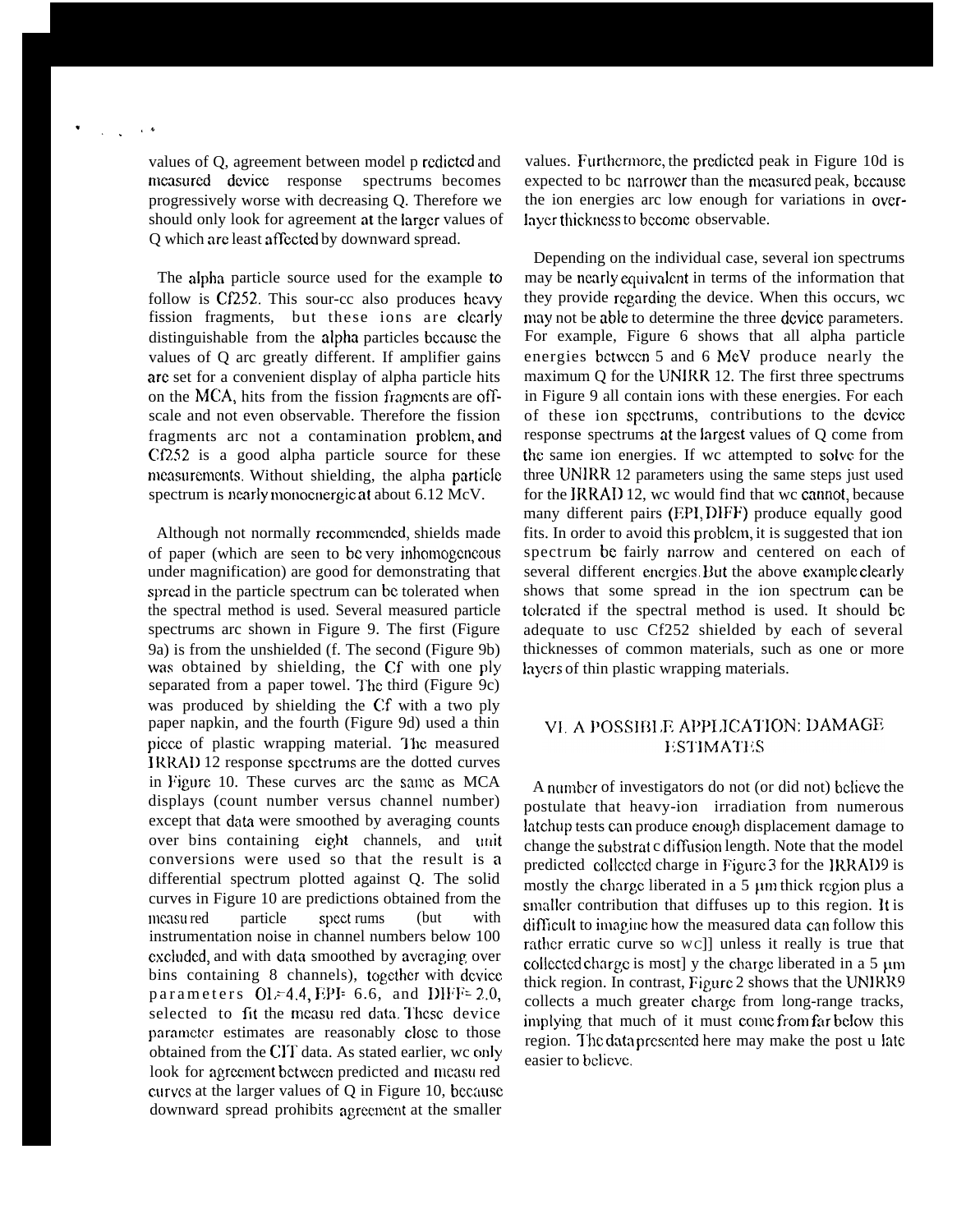

gure 9: Alpha particle spectrums measured by detector  $\lim_{h \to 0}$  is (a) uncovered, (b) covered by 1 ply separated om a paper towel, (c) a 2 ply paper napkin, and (d) istic wrapping material.



gure 10: Measured IRRAD 12 response spectrum and a fit each ion spectrum shown in Figure 9. The fit used a 4.4 tover-layer thickness, a 6.6 µm cpi thickness, and a 2.0 a diffusion length.